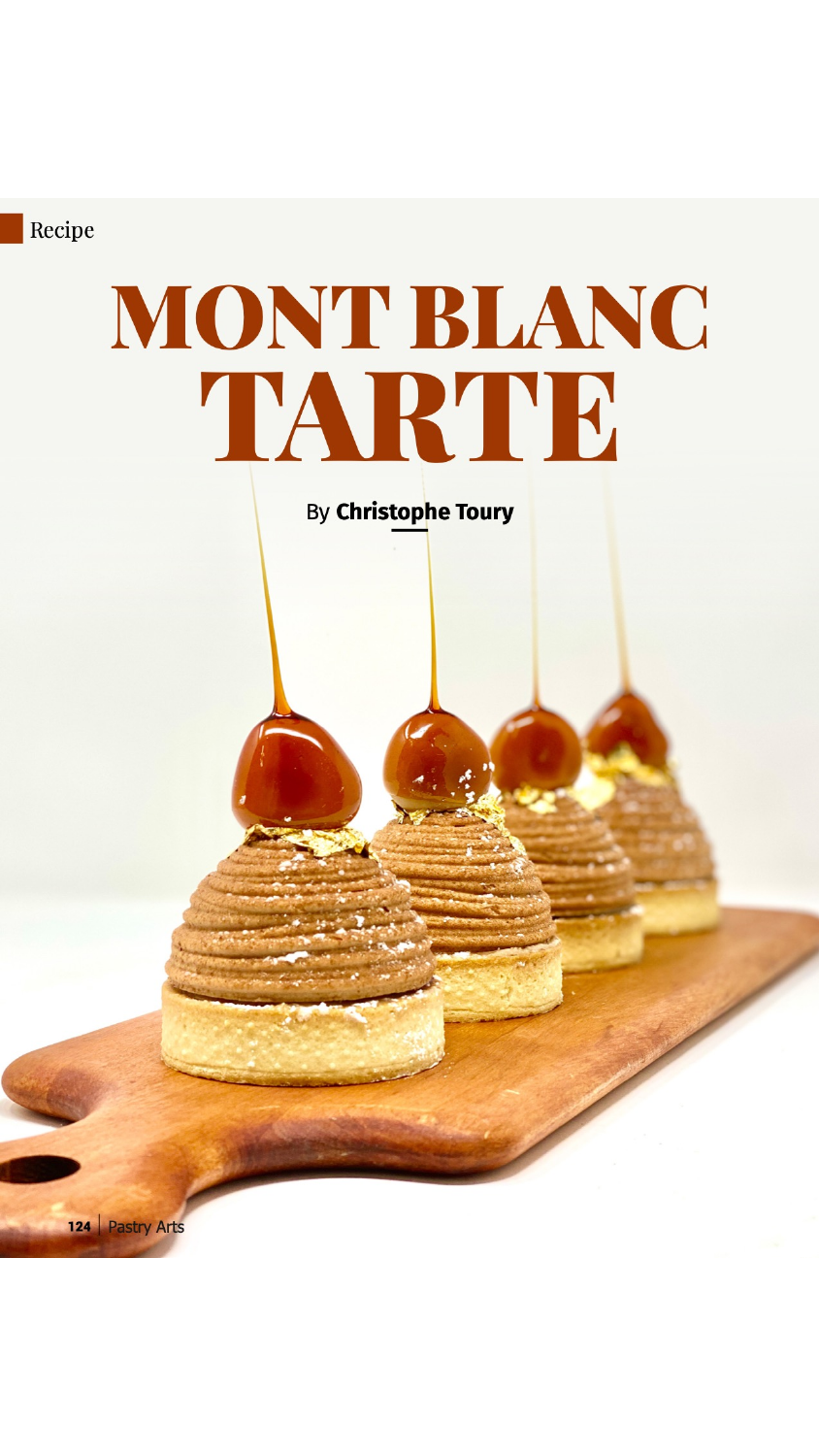

love the flavor of chestnut. It's a festive treat around the holidays in France, and during my childhood my Mom used to make a chestnut style of mashed potatoes for Christmas with a complex, slightly sweet flavor and nutty, buttery texture. Food experience is constantly training our taste buds to recognize new flavors and combinations, so with this dessert I wanted to highlight a French classic - the 'Mont Blanc' - and what the chestnut flavor has to offer to our palate.

Yield: 18 individual tarts

### **EQUIPMENT**

- Silikomart Kit Tarte Ring Montblanc 80mm, Mold and Perforated Ring
- Demarle Flexipan Inspiration Baking Mat, outer dimensions 14" x 10" and 3/4" high

# **SWEET TART DOUGH**

- 350 g all-purpose flour
- 190 g unsalted butter
- 120 g confectioners' sugar
- $\bullet$  45 g almond flour
- $\bullet$  65 g whole eggs
- 1. In a stand mixer fitted with the paddle attachment, mix the butter and flour on medium speed to obtain a sandy texture. Add the remaining ingredients and mix until just combined. Wrap in plastic wrap, and refrigerate for at least 1 hour before use.
- 2. Transfer the dough to a floured work surface and roll it to a thickness of 2 mm. Using a 4" pastry cutter, cut out 18 rounds and shape and press each one into a perforated 80mm ring. Remove the excess dough with a paring knife. Freeze the shells for 20 minutes.

3. Place the shells on an Air Mat and bake at 338°F (170°C) for about 10 minutes, or until golden brown. Set aside to cool.

# **WILD BERRY COMPOTE**

- 500 g wild blueberries, divided
- $\bullet$  2 g lemon zest
- $\bullet$  1 g lemon juice
- 2 g vanilla bean, split and scraped
- $\bullet$  100 g water
- 90 g granulated sugar
- · 300 g blueberry purée
- 1. Combine 250 g of the wild blueberries with the lemon zest, lemon juice, vanilla bean, water, sugar and blueberry puree in a small saucepan. Cook over a medium heat for about 10 minutes.
- 2. Add the remaining half of the wild blueberries and cook for 8 minutes more, stirring frequently.
- 3. Fill half sphere silicone molds with the compote and freeze.
- 4. Remove from the molds and keep the Wild Berry Compote frozen until ready to use.

Pastry Arts | 125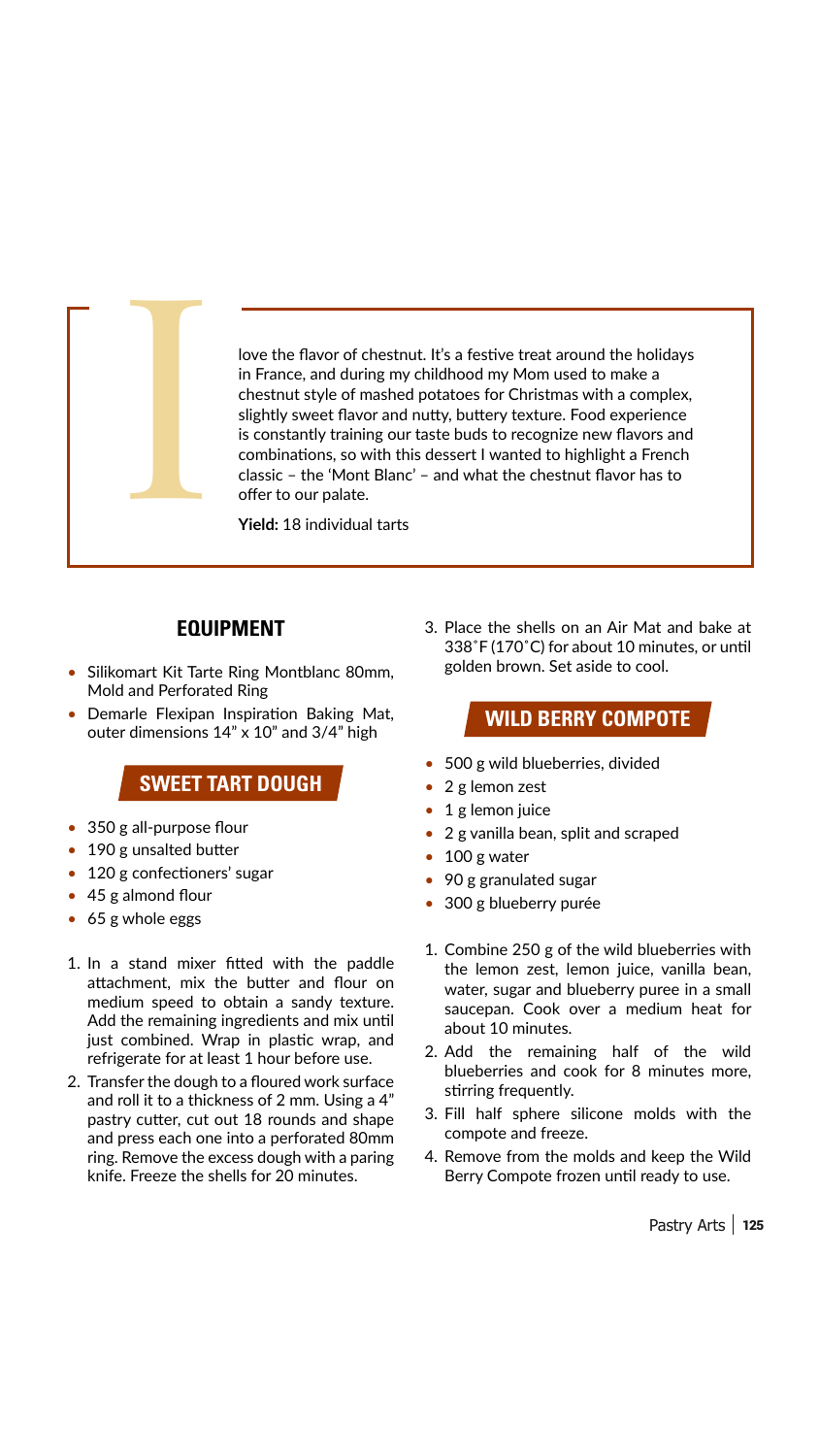## **CHESTNUT SPONGE**

- 375 g unsalted butter
- 375 g granulated sugar
- 600 g chestnut cream
- 375 g almond flour
- 8 whole eggs
- 6 g vanilla extract
- $\bullet$  21 g rum
- 42 g pastry flour

126 | Pastry Arts

- 1. Place the butter and sugar in the bowl of a stand mixer fitted with the paddle and cream together. Add the chestnut cream and combine well. Add the almond flour and mix to combine. Then add the eggs, vanilla extract and rum, gently beating until all is mixed. Finish by adding the flour and mixing until well combined.
- 2. Spread into a rimmed Flexipan baking sheet and bake for 12-15 minutes in a convection oven at 340°F (171°C). Cool and cut out 2 1/2" (6.35 cm) diameter circles using a round cookie cutter. Set aside.

# **CHESTNUT RUM CREAM**

- 120 g unsalted butter, softened
	- $\bullet$  50 g confectioners' sugar
		- · 300 g chestnut purée
			- $\bullet$  30 g rum
- 1. In a mixing bowl fitted with the paddle attachment, combine the butter and confectioners' sugar at medium speed until creamy. Add the chestnut paste and rum and mix for 30 seconds, or until well combined. Transfer to a small bowl.
- 2. Using the back of a spoon, spread the chestnut rum cream over the entire interior of the Silikomart Kit Tarte Ring Montblanc 80mm mold. Chill for 15 minutes.

# **VANILLA BAVAROISE**

- 2 g vanilla bean, split
- 500 g whole milk
- $\cdot$  140 g egg yolks
- 130 g granulated sugar
- 32 g gelatin sheets, bloomed
- 300 g mascarpone cheese
- 450 g heavy cream, whipped
- 1. Infuse the vanilla pod in the boiling milk (it is preferable to make the infusion 12 hours in advance).
- 2. Bring milk to a simmer. Remove from heat.
- 3. Whisk egg yolks and sugar in medium bowl to blend. Gradually whisk hot milk mixture into yolk mixture. Return custard to saucepan. Stir over low heat until custard thickens and reaches 185°F (85°C). Add the drained gelatin to the hot custard sauce, stirring to dissolve. Add the mascarpone and process with hand blender for few seconds. Cool completely.
- 4. Gently fold in the whipped cream.
- 5. Using a pastry bag, pipe into molds on top of the Chestnut Rum Cream, filling them % full.
- 6. Place the frozen half sphere of Wild Berry Compote on top of the Vanilla Bavaroise. Finish with a thin layer of Vanilla Bavaroise. Smooth over the top with an offset spatula. Freeze until set.
- 7. Unmold the Mont Blanc.